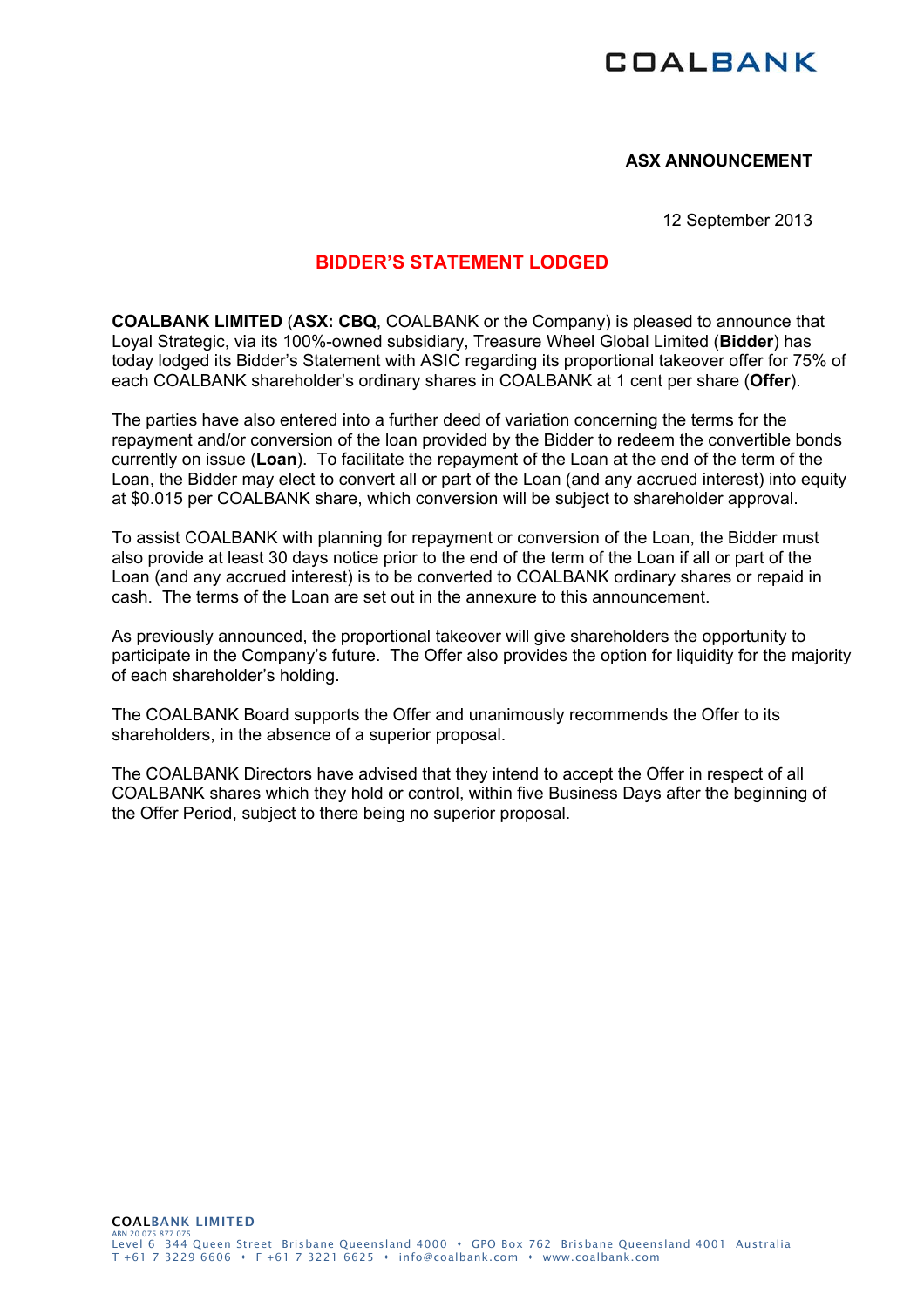# **COALBANK**

## *Timing*

The updated expected timetable is as follows:

| <b>Key Event</b>                                                  | Date*                          |
|-------------------------------------------------------------------|--------------------------------|
| Bidder's Statement lodged with ASIC and despatch (Offer<br>opens) | Thursday, 12 September<br>2013 |
| Despatch of notice of meeting to approve the Offer                | Monday, 16 September 2013      |
| Target's Statement lodged with ASIC                               | Thursday,<br>19 September 2013 |
| Shareholder meeting to approve the Offer                          | Wednesday, 16 October 2013     |
| Last date of Offer (subject to extension)                         | Thursday, 31 October 2013      |

*\*Dates may vary* 

As previously announced on 27 August 2013, the Offer is subject to COALBANK's shareholders approving a proportional takeover pursuant to rule 16.4 of COALBANK's constitution. As outlined in the timetable above, COALBANK expects to despatch to shareholders its notice of meeting on 16 September and its Target Statement on or about 19 September.

#### *Advisers*

COALBANK is being advised on the transaction by McCullough Robertson.

Further information:

Bruce Patrick CEO, COALBANK Limited Telephone +61 7 3229 6606 Greg Baynton Deputy Chairman COALBANK Limited Telephone +61 7 3229 6606